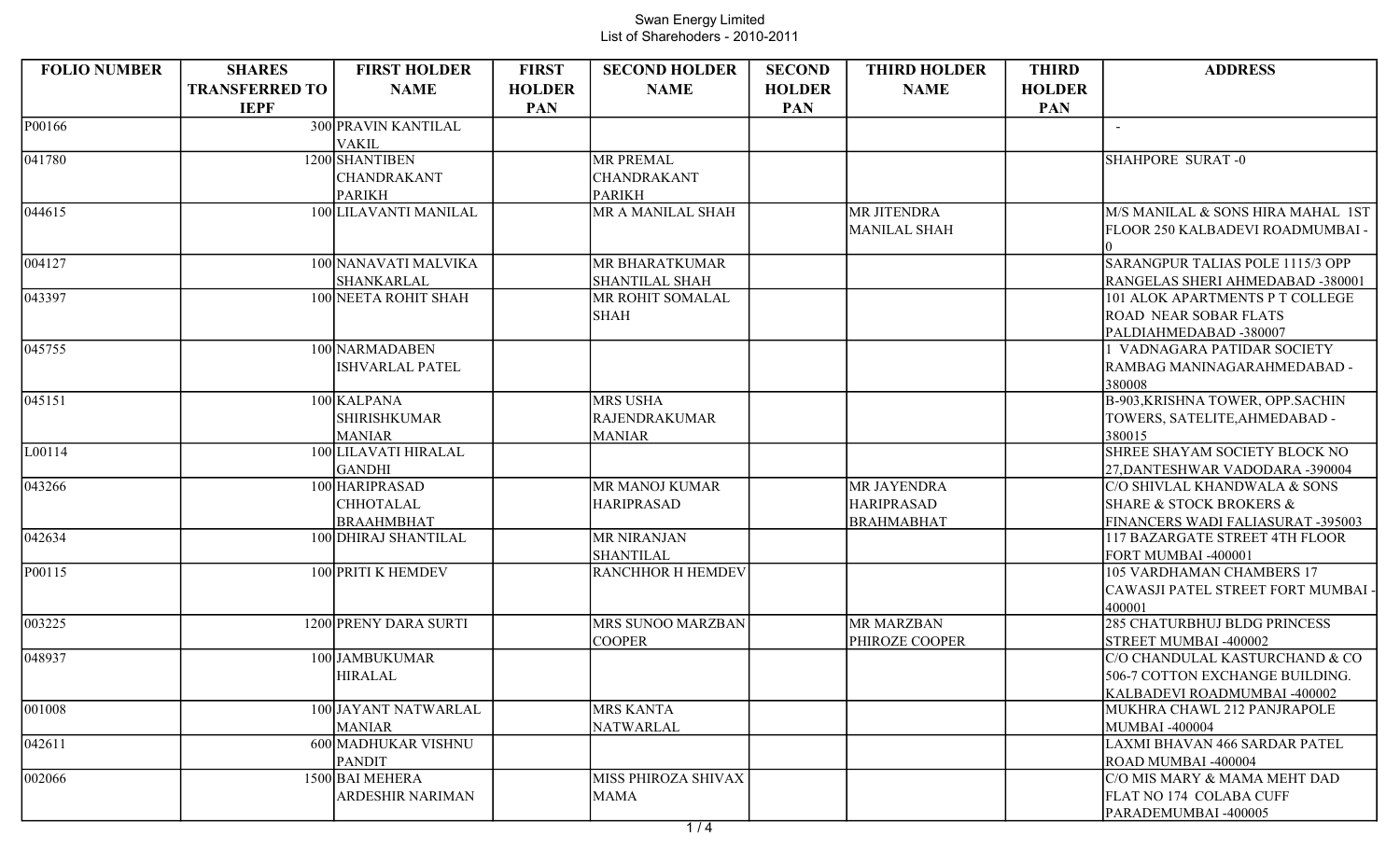| <b>FOLIO NUMBER</b> | <b>SHARES</b>         | <b>FIRST HOLDER</b>     | <b>FIRST</b>  | <b>SECOND HOLDER</b>    | <b>SECOND</b> | <b>THIRD HOLDER</b> | <b>THIRD</b>  | <b>ADDRESS</b>                     |
|---------------------|-----------------------|-------------------------|---------------|-------------------------|---------------|---------------------|---------------|------------------------------------|
|                     | <b>TRANSFERRED TO</b> | <b>NAME</b>             | <b>HOLDER</b> | <b>NAME</b>             | <b>HOLDER</b> | <b>NAME</b>         | <b>HOLDER</b> |                                    |
|                     | <b>IEPF</b>           |                         | <b>PAN</b>    |                         | <b>PAN</b>    |                     | <b>PAN</b>    |                                    |
| $\sqrt{045369}$     |                       | 3000 MEHERA ARDESHIR    |               | MR PHIROZA SHIAVAX      |               |                     |               | 174 MEHR DAD CUFFE PARADE MUMBAI   |
|                     |                       | <b>NARIMAN</b>          |               | <b>MAMA</b>             |               |                     |               | 400005                             |
| 003207              |                       | 200 JITENDRALAL VAKIL   |               | <b>MRS DEVIBEN</b>      |               |                     |               | CHANDRALOK A FLAT NO 105 97        |
|                     |                       |                         |               | <b>JITENDRA VAKIL</b>   |               |                     |               | NEPEAN SEA ROAD MUMBAI -400006     |
| $\sqrt{030020}$     |                       | 100 PRADIP JASWANTLAL   |               | <b>MR DINESHKUMAR</b>   |               |                     |               | 9 BANGANGA CROSS ROAD PUJARI       |
|                     |                       | <b>SHAH</b>             |               | <b>CHANDULAL SHAH</b>   |               |                     |               | BUILDING 1ST FLOOR ROOM NO.        |
|                     |                       |                         |               |                         |               |                     |               | 6MUMBAI -400006                    |
| 026191              |                       | 100 PRAKASHNA           |               | MR ABHAYACHANDRA        |               |                     |               | C/O R K MOLISHAW 11 SEA CASTLE 29  |
|                     |                       | <b>ABHAYACHANDRA</b>    |               | <b>RATANCHAND</b>       |               |                     |               | CHOWPATTY SEA FACE MUMBAI -400007  |
|                     |                       | <b>MOTISHAW</b>         |               | <b>MOTISHAW</b>         |               |                     |               |                                    |
| 026192              |                       | 600 ABHAYCHANDRA        |               | <b>MRS PRAKASHNA</b>    |               |                     |               | C/O R K MOTISHAW 11 SEA CASTLE 29  |
|                     |                       | <b>RATANCHAND</b>       |               | <b>ABHAYACHANDRA</b>    |               |                     |               | CHOWPATTY SEA FACE MUMBAI -400007  |
|                     |                       | <b>MOTISHAW</b>         |               | <b>MOTISHAW</b>         |               |                     |               |                                    |
| 041777              |                       | 1700 YAMINI             |               | <b>MRS NILAXI</b>       |               |                     |               | TARDEO APARTMENTS FLAT 65-66 6TH   |
|                     |                       | <b>CHANDRAVADAN</b>     |               | <b>CHANDRAVADAN</b>     |               |                     |               | FLOOR TARDEO ROADMUMBAI -400007    |
|                     |                       | <b>DALAL</b>            |               | <b>DALAL</b>            |               |                     |               |                                    |
| $\sqrt{043558}$     |                       | 100 YAMINI              |               | MRS NILANI C DALAL      |               |                     |               | <b>TARDEO APARTMENTS 6TH FLOOR</b> |
|                     |                       | <b>CHANDRAVADAN</b>     |               |                         |               |                     |               | TARDEO ROAD MUMBAI -400007         |
|                     |                       | <b>DALAL</b>            |               |                         |               |                     |               |                                    |
| $\sqrt{045900}$     |                       | 1500 NEELIMA C DALAL    |               | <b>MRSNILAXI</b>        |               |                     |               | TARDEO APARTMENTS FLAT NO. 65/66   |
|                     |                       |                         |               | <b>CHANDRAVADAN</b>     |               |                     |               | 6TH FLOOR TARDEO ROADMUMBAI -      |
|                     |                       |                         |               | <b>DALAL</b>            |               |                     |               | 400007                             |
| $\sqrt{045401}$     |                       | 6300 TEHMIE KAIKHUSHRU  |               | <b>MR BHANUBHAI</b>     |               |                     |               | 14 KARANI BUILDING WIDOW CHAWLS    |
|                     |                       | <b>NADIRSHA</b>         |               | <b>MOTIBHAI PATEL</b>   |               |                     |               | GR. FLOOR MARZBAN COLONY           |
|                     |                       |                         |               |                         |               |                     |               | <b>LAMINGTON ROAD GILDER</b>       |
| 048757              |                       |                         |               |                         |               |                     |               | LANEMUMBAI -400008                 |
|                     |                       | 200 ASHA RAI            |               | <b>SMTMINAXI RAI</b>    |               |                     |               | 11-A ANAND NAGAR SITLADEVI TEMPLE  |
|                     |                       |                         |               |                         |               |                     |               | ROAD MAHIM, MUMBAI -400016         |
| 047412              |                       | 500 BALVANTRAI          |               | <b>MRSINDIRA</b>        |               |                     |               | 130/32 MOTILAL MANSION BHAUDAJI    |
|                     |                       | <b>JAYANTILAL MEHTA</b> |               | <b>BALVANTRAI MEHTA</b> |               |                     |               | ROAD MATUNGAMUMBAI -400019         |
| 047805              |                       | 1000 ASHOK MANEKJI      |               | NAVINCHANDRA            |               |                     |               | C/O RAMANLAL D SHAH 123 STOCK      |
|                     |                       | <b>KURWA</b>            |               | <b>MANEKJI KURWA</b>    |               |                     |               | EXTN. PLAZA DALAL STREETMUMBAI -   |
|                     |                       |                         |               |                         |               |                     |               | 400023                             |
| 046798              |                       | 100 ASK RAYMOND JAMES   |               |                         |               |                     |               | 702 SHILPA APARTMENTS 968 S.G.     |
|                     |                       | <b>SECURITIES INDIA</b> |               |                         |               |                     |               | MARG PRABHADEVI MUMBAI -400028     |
|                     |                       | LTD.                    |               |                         |               |                     |               |                                    |
| $\sqrt{024014}$     |                       | 400 RAMNIKLAL           |               |                         |               |                     |               | 14B NANDALAY KAPOLE SOCIETY V C    |
|                     |                       | <b>CHAGANLAL VALIA</b>  |               |                         |               |                     |               | MEHTA ROAD VILE PARLE              |
|                     |                       |                         |               |                         |               |                     |               | (WEST)MUMBAI -400049               |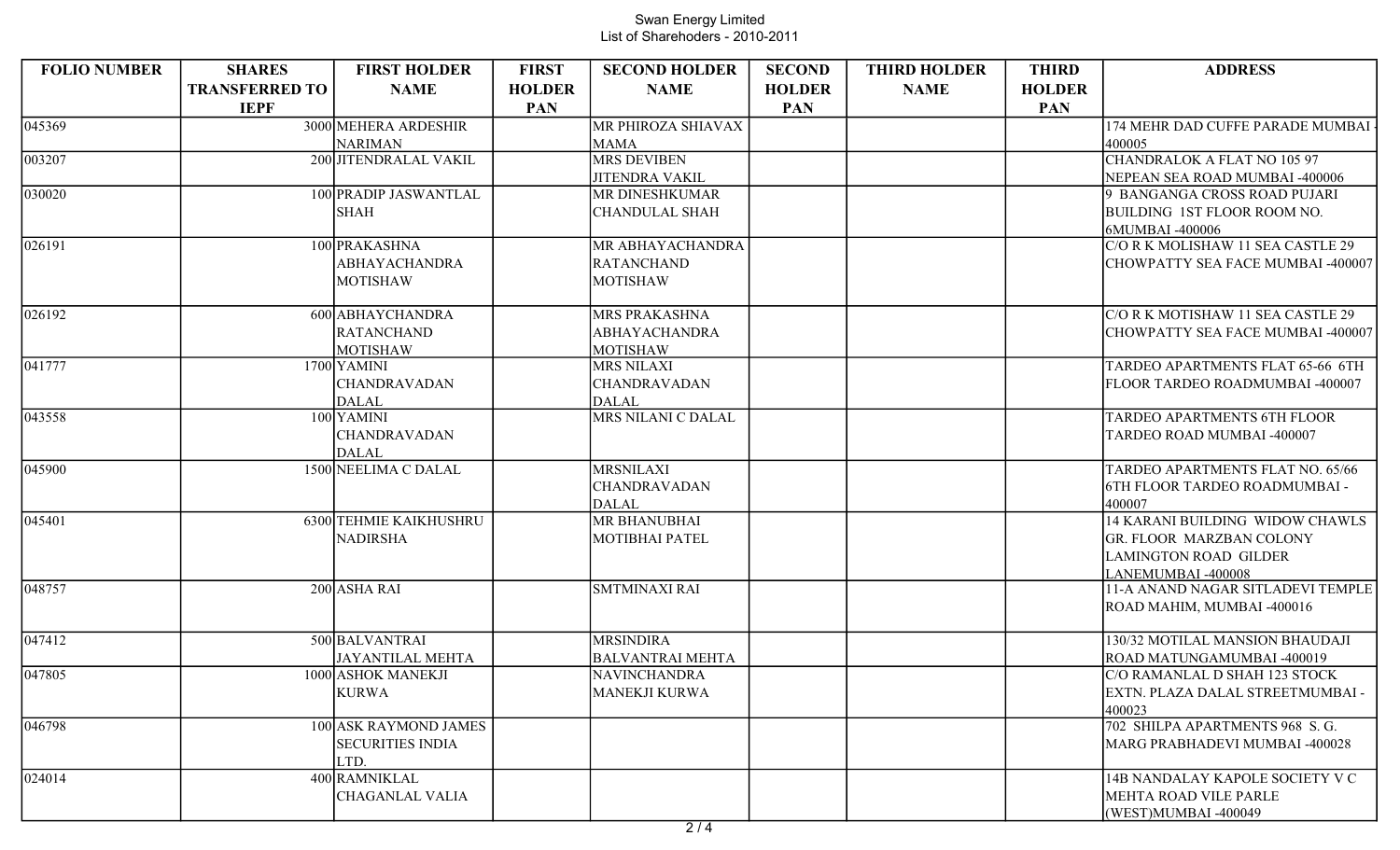| <b>FOLIO NUMBER</b> | <b>SHARES</b>         | <b>FIRST HOLDER</b>                    | <b>FIRST</b>  | <b>SECOND HOLDER</b>    | <b>SECOND</b> | <b>THIRD HOLDER</b>      | <b>THIRD</b>  | <b>ADDRESS</b>                                             |
|---------------------|-----------------------|----------------------------------------|---------------|-------------------------|---------------|--------------------------|---------------|------------------------------------------------------------|
|                     | <b>TRANSFERRED TO</b> | <b>NAME</b>                            | <b>HOLDER</b> | <b>NAME</b>             | <b>HOLDER</b> | <b>NAME</b>              | <b>HOLDER</b> |                                                            |
|                     | <b>IEPF</b>           |                                        | <b>PAN</b>    |                         | <b>PAN</b>    |                          | <b>PAN</b>    |                                                            |
| 045609              |                       | 1500 ANAL ANKUR                        | AUGPP8506L    |                         |               |                          |               | VISHWAM PLOT-8 12A ROAD J V P D                            |
|                     |                       | <b>PUROHIT</b>                         |               |                         |               |                          |               | SCHEME MUMBAI -400049                                      |
| 044869              |                       | 500 ABBAS ZAINUDDIN                    |               | MRS FIROZA ABBAS        |               |                          |               | 202 A BANDUKWALA HOUSE T P S HI 23                         |
|                     |                       | <b>BANDUKWALA</b>                      |               | <b>BANDUKWALA</b>       |               |                          |               | ROAD BANDRAMUMBAI -400050                                  |
| 042334              |                       | 100 BHANUMATI                          |               | MR CHANDRAKANT          |               |                          |               | 5 MAHESHWAR JYOT R B MEHTA MARG                            |
|                     |                       | <b>CHANDRAKANT SHAH</b>                |               | PRANLAL SHAH            |               |                          |               | GHATKOPARMUMBAI-400077                                     |
|                     |                       |                                        |               |                         |               |                          |               |                                                            |
| $\sqrt{04}$ 5408    |                       | 100 BHAVNA DOSHI                       |               | MR VIPUL DOSHI          |               | <b>MISS TRUPTI DOSHI</b> |               | 3/15 B WING AJANTA J L TAMBE NAGAR                         |
|                     |                       |                                        |               |                         |               |                          |               | S N ROAD MULUND WEST MUMBAI -                              |
| 030110              |                       |                                        |               | MR KIKABHAI             |               |                          |               | 400080<br>SHROFF TOWER SODAVALA LANE                       |
|                     |                       | 100 JAYSHREE KIKABHAI<br><b>SHROFF</b> |               | <b>JIVANBHAI SHROFF</b> |               |                          |               |                                                            |
| 043928              |                       | 500 ANNE ANTHONY                       |               | MR C P ANTHONY          |               |                          |               | BORIVALI (WEST)MUMBAI -400092<br>2-D/77 BAFHIRANAGER LOWER |
|                     |                       |                                        |               |                         |               |                          |               | <b>KHARODI MARVE ROAD MALAD</b>                            |
|                     |                       |                                        |               |                         |               |                          |               | (WEST)MUMBAI -400095                                       |
| 002133              |                       | 400 GERALD RODRICKS                    |               | MRS LINDA RODRICKS      |               |                          |               | C/O. CLOTIL DSA "GABMAR: 3RD FLO                           |
|                     |                       |                                        |               |                         |               |                          |               | <b>OPP. ST. ANDREWS CHURCH VASCO</b>                       |
|                     |                       |                                        |               |                         |               |                          |               | DABOLIM -403802                                            |
| 048951              |                       | $500$ SUJATAS                          |               |                         |               |                          |               | C/O RUKMINI ASSOCIATES OPP                                 |
|                     |                       | PEDDARPETHKAR                          |               |                         |               |                          |               | MINGLING RESTAURANT JALNA ROAD                             |
|                     |                       |                                        |               |                         |               |                          |               | AURANGABAD -431001                                         |
| 045145              |                       | 400 BHAMY PRAFULLA                     |               | MR BHAMY KRISHNA        |               |                          |               | C/O. K. P. RAO B2 UJAWALA APTS.                            |
|                     |                       | <b>SHENOY</b>                          |               | <b>SHENOY</b>           |               |                          |               | MANGALORE -575003                                          |
| 044486              |                       | 900 RAMA SHAHA                         |               |                         |               |                          |               | 15 TALTALA LIBRARY ROW CALCUTTA                            |
|                     |                       |                                        |               |                         |               |                          |               | 700014                                                     |
| $\sqrt{041159}$     |                       | 800 ARABINDA NATH                      |               |                         |               |                          |               | 79-A MONAHAR PUKUR ROAD                                    |
|                     |                       | <b>SASMAL</b>                          |               |                         |               |                          |               | CALCUTTA -700029                                           |
| 1201800000266719    |                       | 100 SHIYAR JASUBHAI                    | AXOPS0134Q    |                         |               |                          |               | MURLIDHAR 7 BHOJALARAM SOCIETY                             |
|                     |                       | <b>ARJANBHAI</b>                       |               |                         |               |                          |               | KOTHARIA ROAD RAJKOT GUJARAT                               |
|                     |                       |                                        |               |                         |               |                          |               | <b>INDIA-360003</b>                                        |
| 1201040000027960    |                       | 50 JAYANT BABUBHAI                     | ACKPB2409E    |                         |               |                          |               | 3/1165, INDERPURA, KHATRIWAD,                              |
|                     |                       | <b>BURKHAWALA</b>                      |               |                         |               |                          |               | SURAT SURAT GUJARAT INDIA-395002                           |
| 1302310000064981    |                       | 50 VIDYA DILIP PATIL                   | ASQPP7773D    |                         |               |                          |               | AJINKY COLONY V M V ROAD HOUSE                             |
|                     |                       |                                        |               |                         |               |                          |               | NO 3 AMRAVATI MAHARASHTRA INDIA-                           |
|                     |                       |                                        |               |                         |               |                          |               | 444604                                                     |
| 1201320001543245    |                       | 2 DOMNIC EDWARD                        | ARFPP1552N    |                         |               |                          |               | H.NO.63, YESHWANT VIHAR, GLORIA                            |
|                     |                       | PEREIRA                                |               |                         |               |                          |               | HOUSE, NANAWADI, BELGAUM                                   |
|                     |                       |                                        |               |                         |               |                          |               | KARNATAKA INDIA-590009                                     |
| 1203350000384221    |                       | 44 BHAGIRATH MAL                       | AINPK6245L    |                         |               |                          |               | <b>DHETARAVALO KA BASS KOLIYA</b>                          |
|                     |                       | <b>KALWANIA</b>                        |               |                         |               |                          |               | NAGAUR NAGAUR RAJASTHAN INDIA-                             |
|                     |                       |                                        |               |                         |               |                          |               | 341305                                                     |